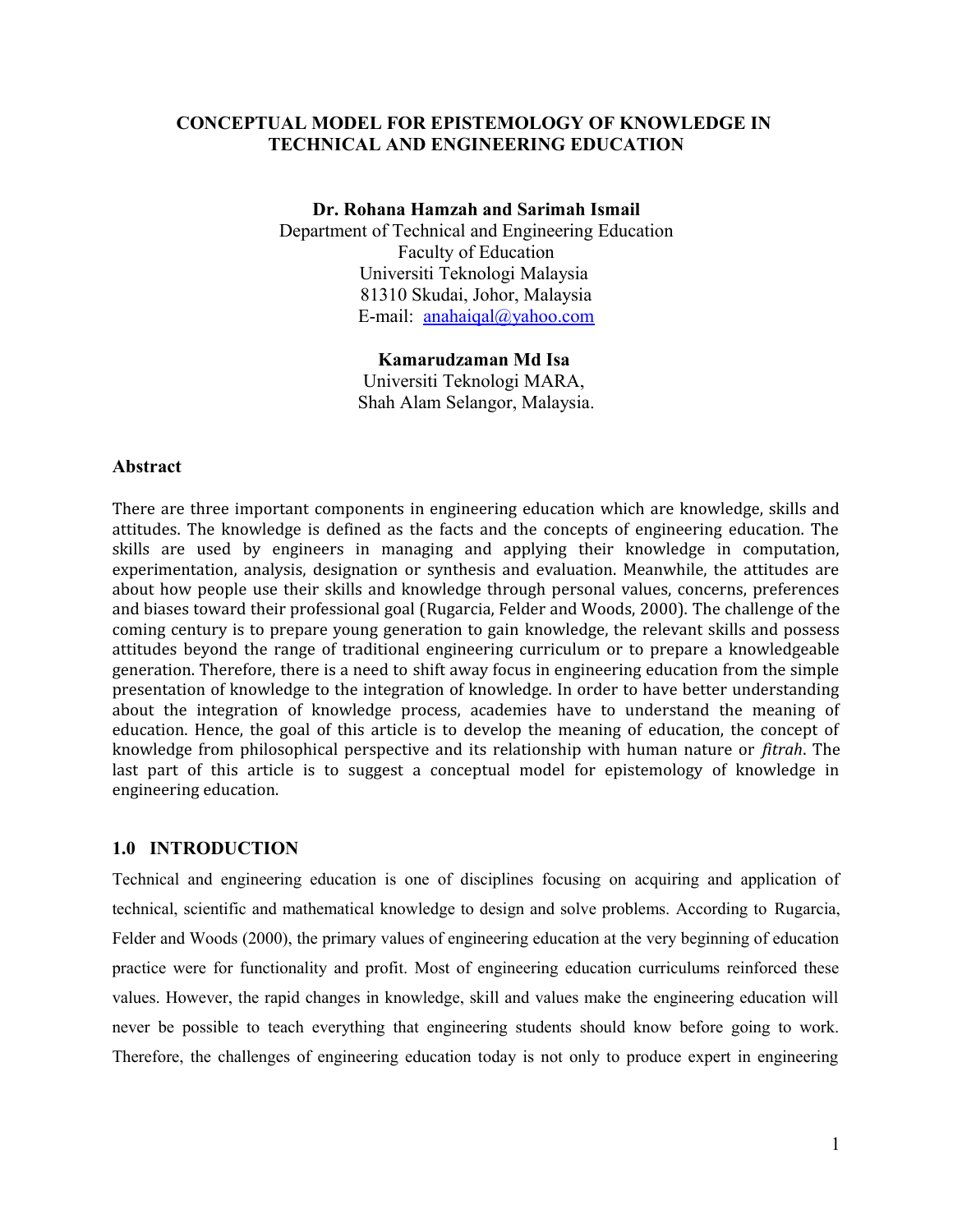disciplines, but also to produce knowledgeable students who are able to integrate scientific knowledge in problem solving process.

There is also miss assumption among those who designed the technical and engineering curricula for the past half-century. The technical and engineering curriculum designers think that by including several humanities courses in engineering curriculum is sufficient enough to produce responsible and ethical engineers. The failure of the engineering curricula to address attitudes and values systematically has had unfortunate consequences. Engineers often make decisions without feeling a need to take into account any of the social, ethical, and moral consequences of those decisions. They believed that those attitudes and values are in someone else's responsibility (Rugarcia, Felder and Woods, 2000).

A critical problem in technical and engineering education nowadays is to produce independent learners. Most of students engineering students tend to be dependent learners. They tend to be in the dualist picture of the world. Every point of view is either right or wrong, all knowledge is known and obtainable from teachers and texts, and students' tasks are to absorb what they are told and then demonstrate having done so by repeating what they have learned from their teachers or lecturers (Rugarcia, Felder and Woods (2000). In other words, they have been exposed to well planned problems solving process for the specific career that they are trained for rarely expose to problems solving process that involve the integration of various branches of knowledge. This situation has shaped the students to become dualist thinkers who are not able to integrate various branches of knowledge in problem solving process. The situation is different when the students enter the real world of work. They need to learn and relearn and understand other area of knowledge from what they have been trained for in order to solve the problem.

Dualist thinker resulted from the dual education systems: the traditional Islamic education system and the modern secular education system (Isharaf Hossain, 2009). Since most Muslim countries have been colonized by western countries, the secular education system has been adopted and implemented in those Muslim countries. Unfortunately, the adoption has developed confusion about the original vision of education and knowledge development process. As a result, the sublime and spiritual aspect of education has been ignored (Wahid Bakhsh Shaikh, 1999) but attention was given on the development of knowledge from western philosophy that emphasize on scientific evidence. Therefore, the adoption impact has created dualism phenomenon in epistemology of knowledge among scholars, thinkers and every aspect of human life (Syed Mohammad Dawilah al-Edrus, 2007).

Dualism in knowledge development process also produced well inform students in a specific area of study but do not be able to make associations and integration between knowledge and is also very weak in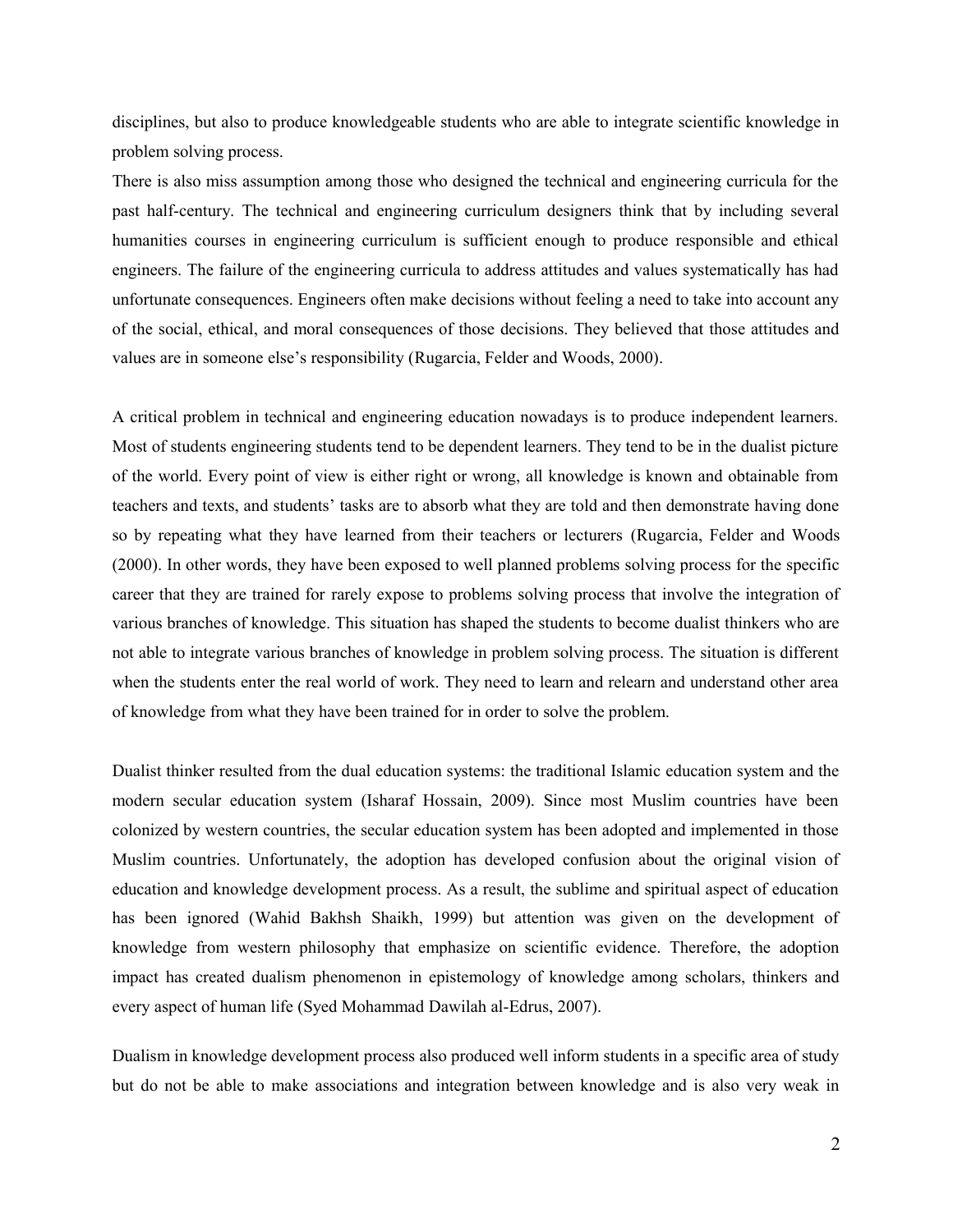decision making (Rohana Hamzah, 2009). The long term impact of dualism in knowledge is the development of conflict and crisis in thinking process as well as in moral judgment when human being not be able to differentiate between the truth and the false or between good and bad (Anuar Ahmad, 2009). The following subtopics of this paper will discuss further about the concept of knowledge, unity through the diversity of knowledge and the concept of unity through epistemology of knowledge development in engineering education.

## **2.0 THE CONCEPT OF KNOWLEDGE**

According to an Islamic scholar, Al-Farabi, knowledge is defined as the cause of things especially when it deals with scientific knowledge. Meanwhile, the word science itself comes from the Latin "scientia" meaning knowledge (Anuar Ahmad, 2009). Omar Jah in Wan Mohd. Nor Wan Daud and Muhammad Zainiy Uthman (2010) views knowledge as a certainty that contrary to doubt.

Al-Ghazali defines knowledge as intellectual realities. The knowledge seeing things as it is. The thing is occasionally denoted as the known or object of knowledge or as an existent. The thing as 'it really is' is the reality of the thing, its essence, its universal meaning or its spirit. Knowledge also can be defined as a sense of permanence felt by anybody who is searching for the truth. Therefore, at least two elements play as a fundamental role in shaping knowledge. They are the factor of "permanence" which refer to the spiritual and universal meaning of the object of knowledge and the "principle of clarity", which concerns with the observation and perception of the observer (Mohd Zaidi, 2002).

According to Mohd Zaidi (2002), when something is considered in it, it is named existent. The truth (knowledge) only occurs when the "permanence" or the universal meaning be compatible to the existence. Therefore, the more permanence element inherent in an object, the more real it is and the truer the perception is. The perception becomes more real when the observer develops their certainty about the permanence element in the object. The significant impact of this process brings the observer closer to the Creator (God).

Al-Ghazali identified two purposes of acquiring knowledge which is as a means to an end and as the end itself. In his further explanation, "it is in itself delightful and therefore sought for its own intrinsic value". The second objective of acquiring knowledge is as a way which leads to happiness, the only means whereby all creations come close to God (Mohd Zaidi, 2002).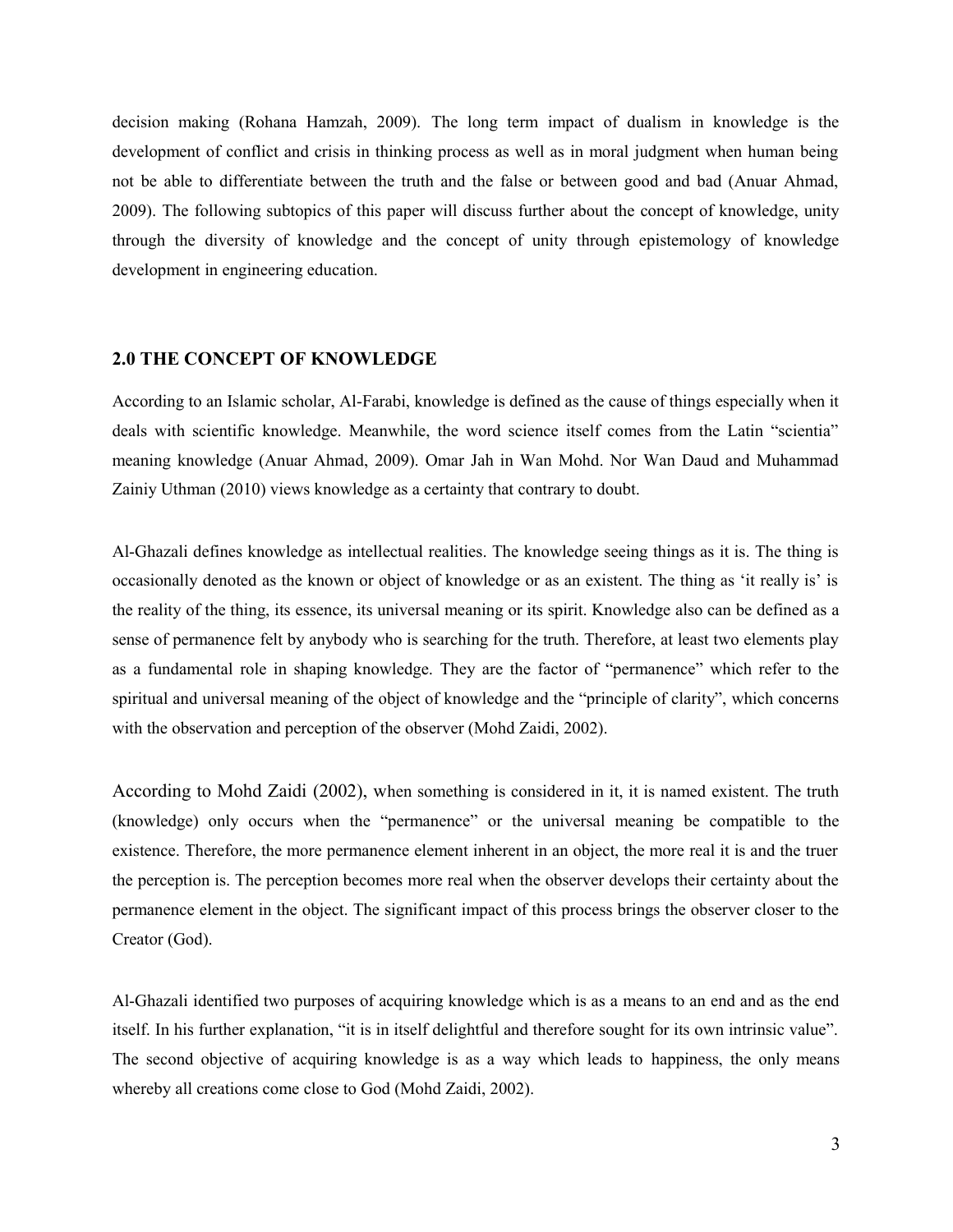There are three levels of knowledge; knowledge acquired through reasoning, knowledge arrived by means of observation and true knowledge which corresponds to direct experience that is the intuitive knowledge or inspiration (Omar Jah in Wan Mohd. Nor Wan Daud and Muhammad Zainiy Uthman, 2010). Reason and experience alone as identified by modern scientists as the only sources of knowledge, cannot lead to true certainty or absolute reality. The true certainty in knowledge will lead to the recognition and acknowledgement of the proper place of God in the order of existence and the proper place of mankind in the order of all God creations.

Since technical and engineering education put a significant emphasis on the application of knowledge, it seems very important to discuss the meaning of application of knowledge. The application of knowledge means putting things in their proper place in the order of creation (Omar Jah in Wan Mohd. Nor Wan Daud and Muhammad Zainiy Uthman, 2010). This represents justice and wisdom in human activities or as a natural outcome of freedom in choice.

The development of knowledge has direct impact on the way in which human beings relate themselves to Allah as the absolute reality, to other human beings and to the physical environment and nature (Fazlur Rahman 1999). The development of scientific knowledge or intellectual knowledge which is based on observation by the 'eyes and the ears' is more significant if the knowledge finally able to 'strike the heart', understand it relationship and responsibilities toward society and physical world and to kindle a perception in the human beings which later transform it scientific and technological skills in accordance to God will.

# **3.0 EPISTEMOLOGY OF KNOWLEDGE: UNITY THROUGH THE DIVERSITY**

Al-Ghazali defines the epistemology as a nature and way of acquiring knowledge. In an epistemological process, it is a spirit of a thing, but not the thing itself, that is apprehended (Mohd Zaidi, 2002). In order for knowledge to materialize, the meaning of knowledge holds it similarity in the cognitive form and the existential form. Al-Ghazali identified the soul (the permanence entity in God creation) as the actual set of knowledge.

 The source of knowledge in Islam is revelation while the nature is universe. The method to obtain the knowledge must involve the integration of reasoning faculty and the *fitrah* or the internal senses to be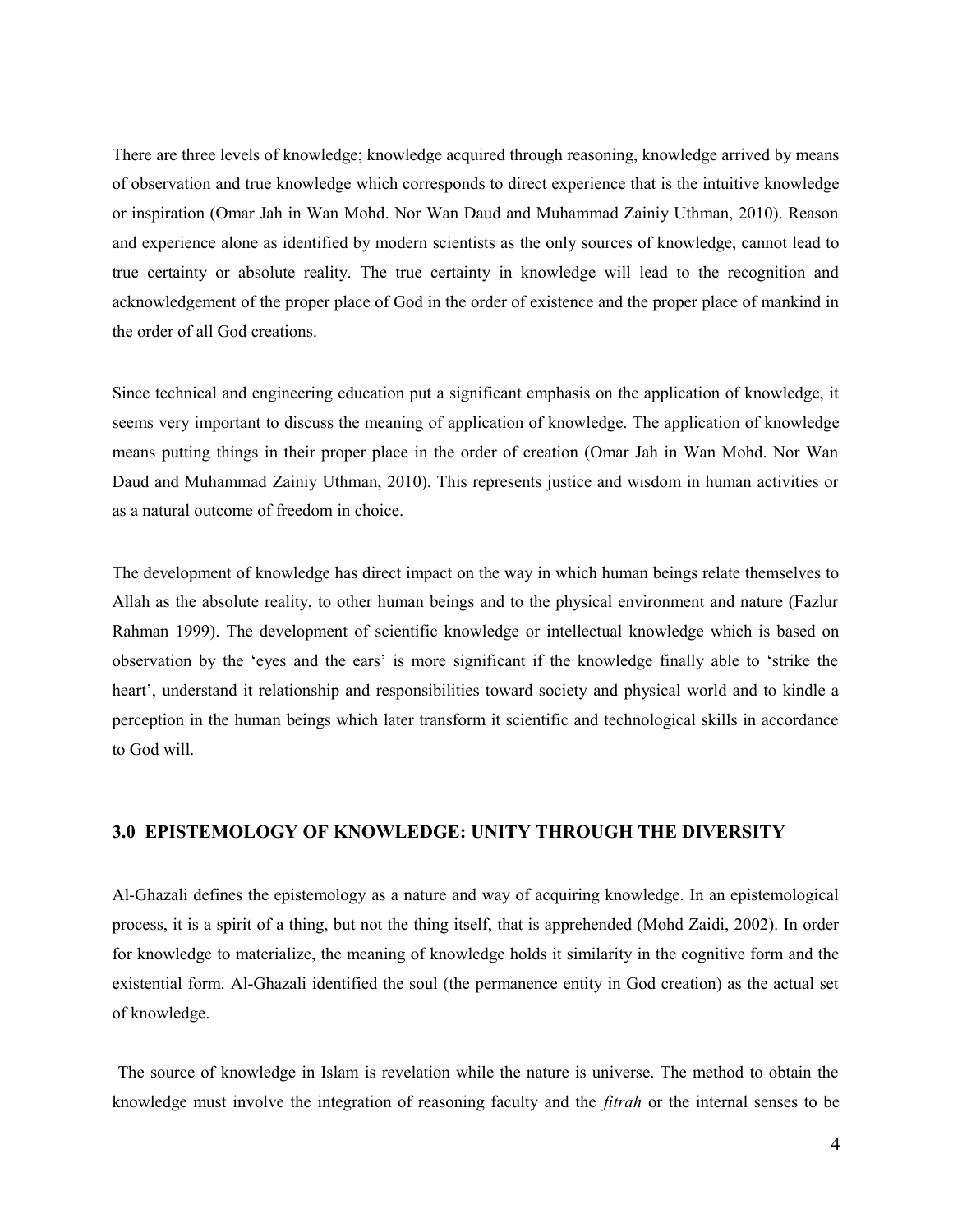pure submission to God. Meanwhile, the result should consistent with the human nature, the laws of the universe, Islamic teaching and values.

According to Syed Naquib al-Attas, mankind is consisting of a dual nature, therefore knowledge that purports to serve them best would be of dual aspect; the prior is that which serves his more permanent, spiritual dimension or the core knowledge; and other; his secondary, material and emotional mode of existence. Therefore, Syed Naquib al-Attas and al-Ghazali classified knowledge into two categories. The first category is *fard ayn* or religious science and the second is the *fard kifayah* or intellectual science which included the physical and technical sciences.

The religious knowledge is the highest and it is related to mankind's *fitrah* that Allah has given in every soul the knowledge that God as the only creator. The *fitrah* is the 'pure state' containing God's consciousness so that every mankind can experience God's perception of the world (Muhammad al-Mahdi, 2005). This knowledge must be pursued from the age of responsibility until the death-bed and cannot be limited primarily to schooling. Therefore religious knowledge is dynamic and expands according to an individual's intellectual and spiritual growing processes (Wan Mohd. Nor, 2005).

Those two categories of knowledge give great prominence on religious science because the former is said to be based on revealed teaching while the later (intellectual science) is based on reason (Wan Mohd. Nor, 2005; Osman, 2006). Qutb al-Din defines religious knowledge as the philosophical sciences that are same for all times. The religious knowledge is about the natures of things that comprises the immutable aspects of the universe (Osman, 2006). The immutable aspect of the universe is well known as a law of nature. The law of nature is the Divine patterns which every creation runs just like specific program created for every specific creation. They are immutable and their fulfilment is cosmic and may be known by reason.

Al-Ghazali divides knowledge that based on reason and empirical experience to mathematics, natural sciences, metaphysics and political science. Meanwhile, al-Attas classifies this knowledge into eight broad disciplines which are the human sciences, natural sciences, applied sciences, technological sciences, comparative religion, western culture and civilization, linguistic sciences and Islamic history. However al-Attas does not confine the intellectual science to only eight broad disciplines above because knowledge, being an attribute of God is infinite. The intellectual science would also expand according to the needs and plans of a particular society. This category of knowledge should reflect the changing needs of the contemporary and the expected demands of the future (Wan Mohd. Nor, 2005).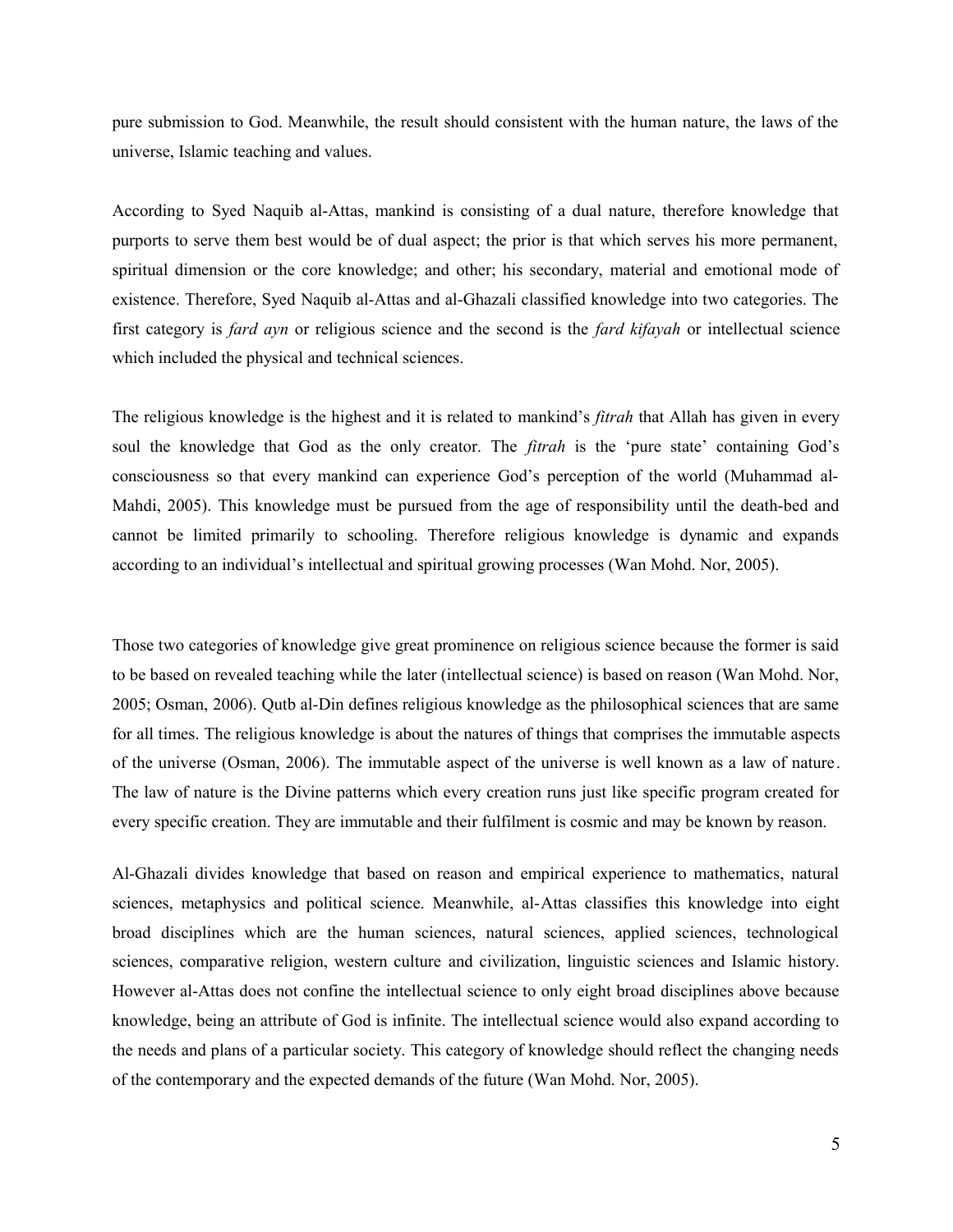However, Muslim scholars such as al-Farabi, al-Ghazali and Qutb al-Din do not regard the distinction between sciences based on revelation and sciences based on reason and empirical as dualistic because even though divine knowledge is more superior to the intellectual knowledge, the former cannot be truly explained and elaborated without the latter. The latter without the former will be misguided. So they are complementary, though not equal to one and another. Although the later categories are posterior, yet they are important when located in their proper places. Therefore, education process should never neglect the scientific or experimental knowledge (Osman, 2006).

Muslim scholars agreed that the highest knowledge hierarchy is the knowledge of God. It is for the sake of knowledge of God that all other forms of knowledge are sought. Knowledge of all things other than God must be conceptually or organically related to the knowledge of God. This idea together with the view that all knowledge come ultimately from the same source constitutes, it the idea of the unity of the Oneness of God (Osman, 2006). Figure 3.1 illustrates the concept of unity through the diversity of knowledge.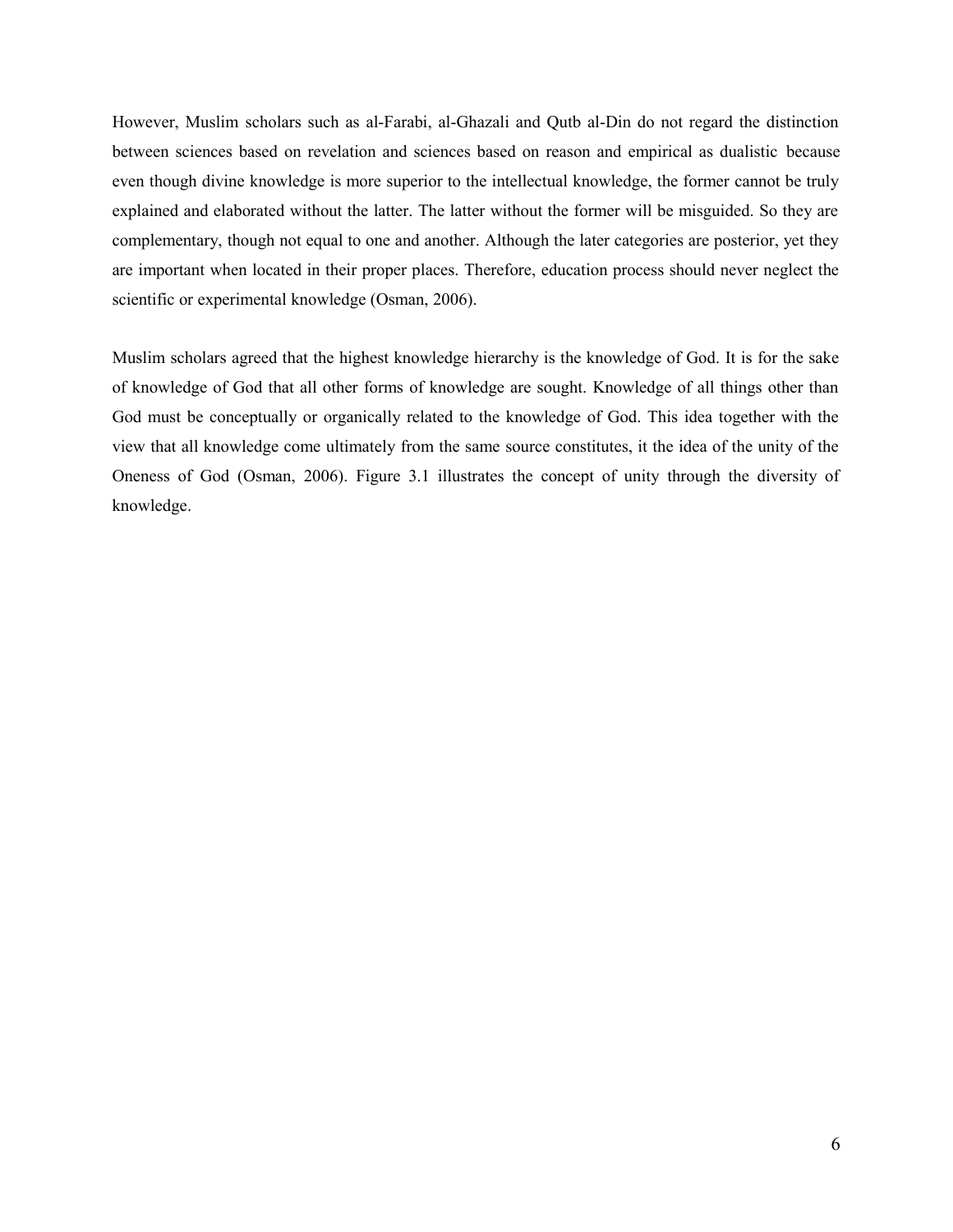

**Figure 1: The unity concept through diversity of knowledge**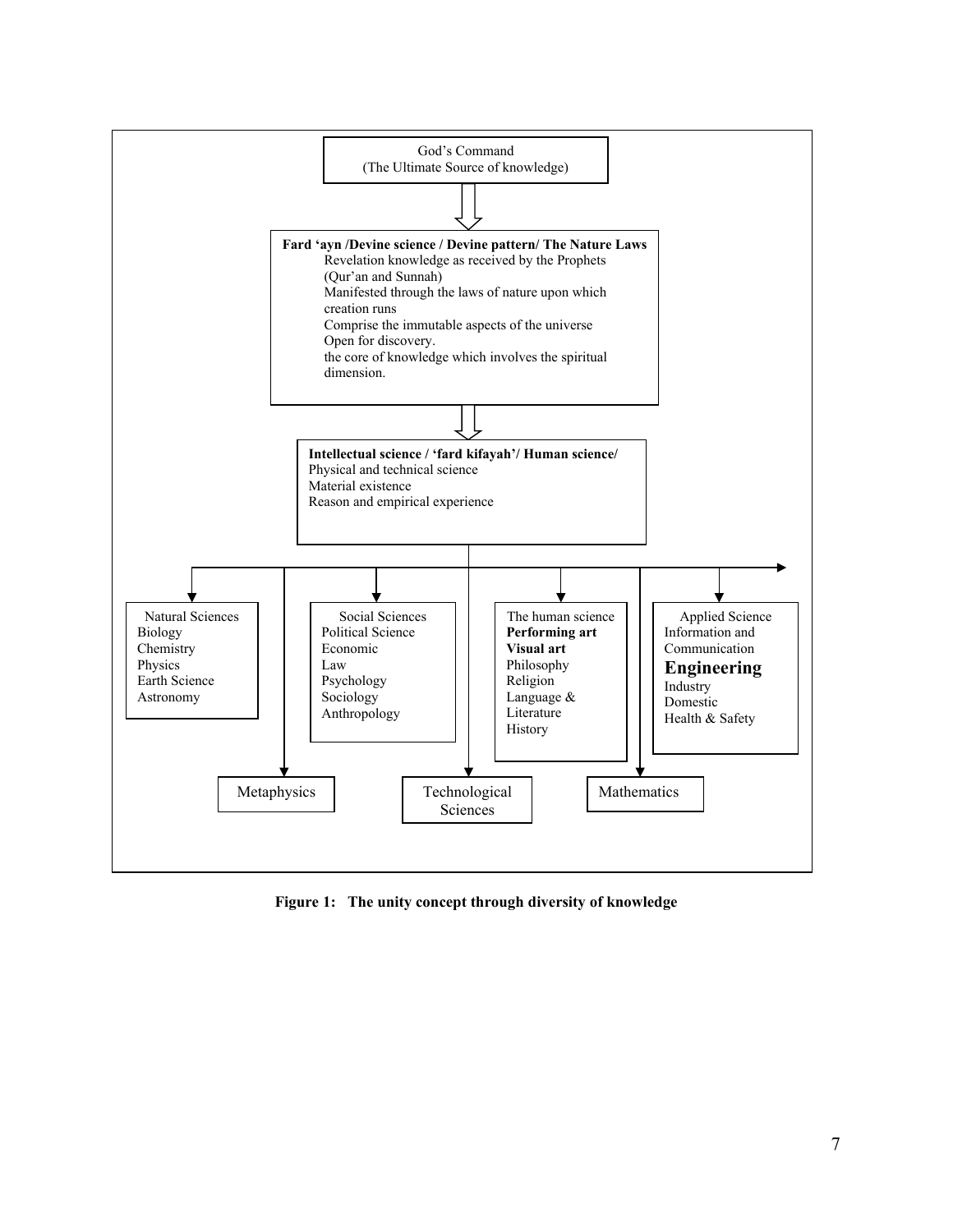# **4.0 THE CONCEPT OF UNITY THROUGH EPISTEMOLOGY OF KNOWLEDGE IN ENGINEERING EDUCATION**

The epistemology of knowledge should be built based on universal ethical values and educators should play a leadership role in the creation of a knowledge-based society. According to Anis Ahmad (2009), this universal value should be placed at the top of the hierarchy of values which is goes beyond religious, ethnic, linguistic and colour barriers. They are universal in their genesis and global and relevant to the whole of human. If we lose these values, we will lose humanity, culture and civility.

The following unity concepts are suggested as the principles of knowledge development process in engineering education:

### i. **The Unity in Life**

If the purpose of education process is to systematically expose students to empirical data and train them in its classification and re-arrangement in order to meat the material needs of society, it can not bring peace, harmony and fairness in human society. The education process only can produce functional, robotic human beings, create the students with excellent skills yet no unified vision, fragmented personality, conflict interests, and contradiction in behaviour but deprived of love, justice, sacrifice honesty and truth.

In contrast, value based education concentrate on the development of holistic personality with no compartmentalize between faith, culture and technology. The value based education tends to integrate whatever values that consider beneficial for goodness and it moves around the central value of unity in life. The unity in life means elimination of contradiction, conflicts and dual standards of ethics and morality.

In Islamic life, the value of unity is the first principle of Islam and it refers to the unity of Allah as the one and only. Everything else is separate and different from Him as a creator. He is the first and ultimate cause and end of everything. His will is a law of nature as well as a law of morality. According to Anis Ahmad (2009), the message of unity in Islam is very simple; the compartmentalization in life or dualism thinker in order to serve diverse gods can never bring harmony, unity and cohesiveness in life. Therefore, the integration of this primary values will produce united and integrated thinkers who live and think in consciousness of divine unity which is Oneness of God as the ultimate and united vision.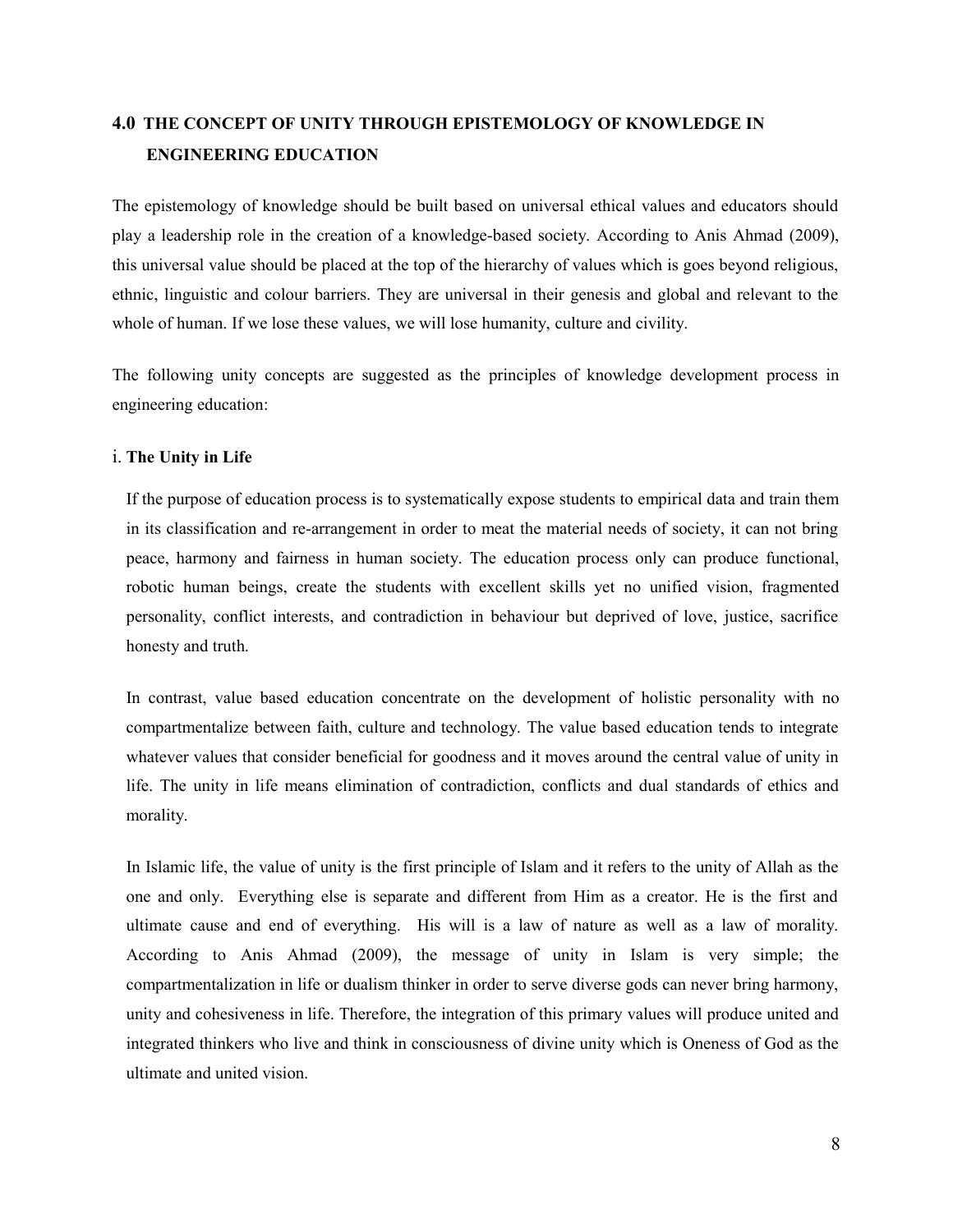The concept of unity also can be realizing as a divine pattern or the laws of nature upon which all creation runs. This divine pattern is immutable and their fulfillment is cosmic. Mankind is the only creature that carries the divine trust of freedom to exercise his/her pure submission to God or not and carry the moral freedom of law, which constitutes of *khalifah* (a leader to all God's creation) to God.

The main corpus of moral laws consists of actual practices of living, of being, and of doing. When what we do fulfills the moral requirement, it is good; when it does not, it is evil. Therefore, the deeds of a mankind alone could be good or evil, depending upon whether they bring about justice, righteousness, beauty, happiness or otherwise. In other word, the fulfillment of *khalifah's* responsibilities leads to the development and the establishment of culture and civilization. Therefore, mankind is a God's servant and God's *khalifah* which is responsible to seek goodness, justice and the truth as a reference standard of morality in his action.

### **ii. The Unity of Creation**

The unity of God's creation has proven by the unity and the consistency of cosmic order. Every creation in the cosmos takes place do so by God command. Therefore, the cosmic order consists of the law of nature or Divine pattern. The unity and the consistency of cosmic order enable mankind to recognize the permanence substances of things and the repetition of events that produce cause and effect relations. Everything has a purpose, never final, and always subject to other purpose where God is the ultimate cause and the ultimate end.

### **iii. Unity of Humanity**

All mankind are one and the same; this is the basis that forms the groundwork of universal values in Islam. The mankind is one in the eye of Allah except as their deeds that distinguish them in moral value and civilization achievement.

#### **iv. Unity of The Truth and Unity of Knowledge**

Allah has provided mankind with ability of reasoning ('*aql*), as a tool to get to know and to think the world around him/her. The divine revelation is meant to guide the mankind to get knowledge. The revelation and reason are both complementary and essential for righteous life, to help the mankind to understand their aims and fulfill their responsibilities. Therefore, there is no contradiction between revelation and reasoning.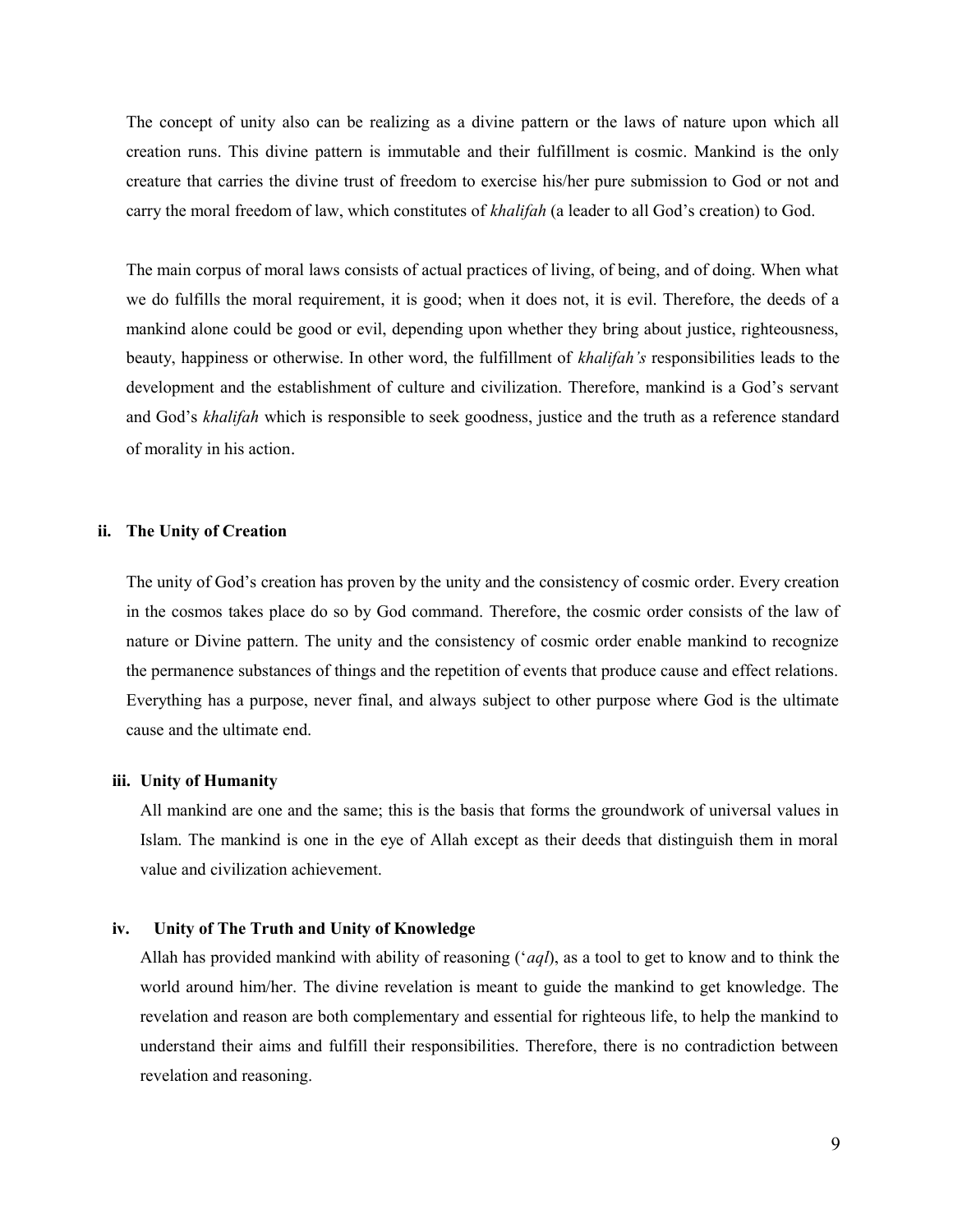The light of faith is definitely epistemological and is a consequence of reasonableness. Since Allah is the one and only Lord, truth cannot be equivocal. He knows the truth and in His revelation. What He conveys in the revelation cannot be different from reality, since He is the creator of all realities as well as of all truths. The truth, which is the object of reason, is embodied in the laws of nature. These are the patterns of Allah's creation, which are constant and unchangeable, possible to discover to establish and use for the benefit of humanity.

The logical equivalence of reason, truth, and reality is the fact that revelation. It is the most critical principle epistemology in Islam. The unity of truth prescribes that there is no contradiction or variation between reason and revelation. When a researcher investigates nature in an attempt to discover the patterns of law of the creator in the universe, it is certainly possible to make mistakes. In other words, what the researcher perceived through his sense and the data that he have collected does not necessarily represent the ultimate reality (S. Imtiaz Ahmad, 1986). This would create discrepancy between revelation and reason. However, according to the concept of the unity of truth, it rejects such discrepancy and demands that the researcher reinvestigate for the data. The re-examination in the light of the principle of unity of truth will clear up the truth and rectify perception, thereby removing the contradiction between revelation, reality and its conception. The epistemology of knowledge in engineering education can be illustrated in the following figure:



**Figure 2: The Conceptual Model of Epistemology of Knowledge in Engineering Education**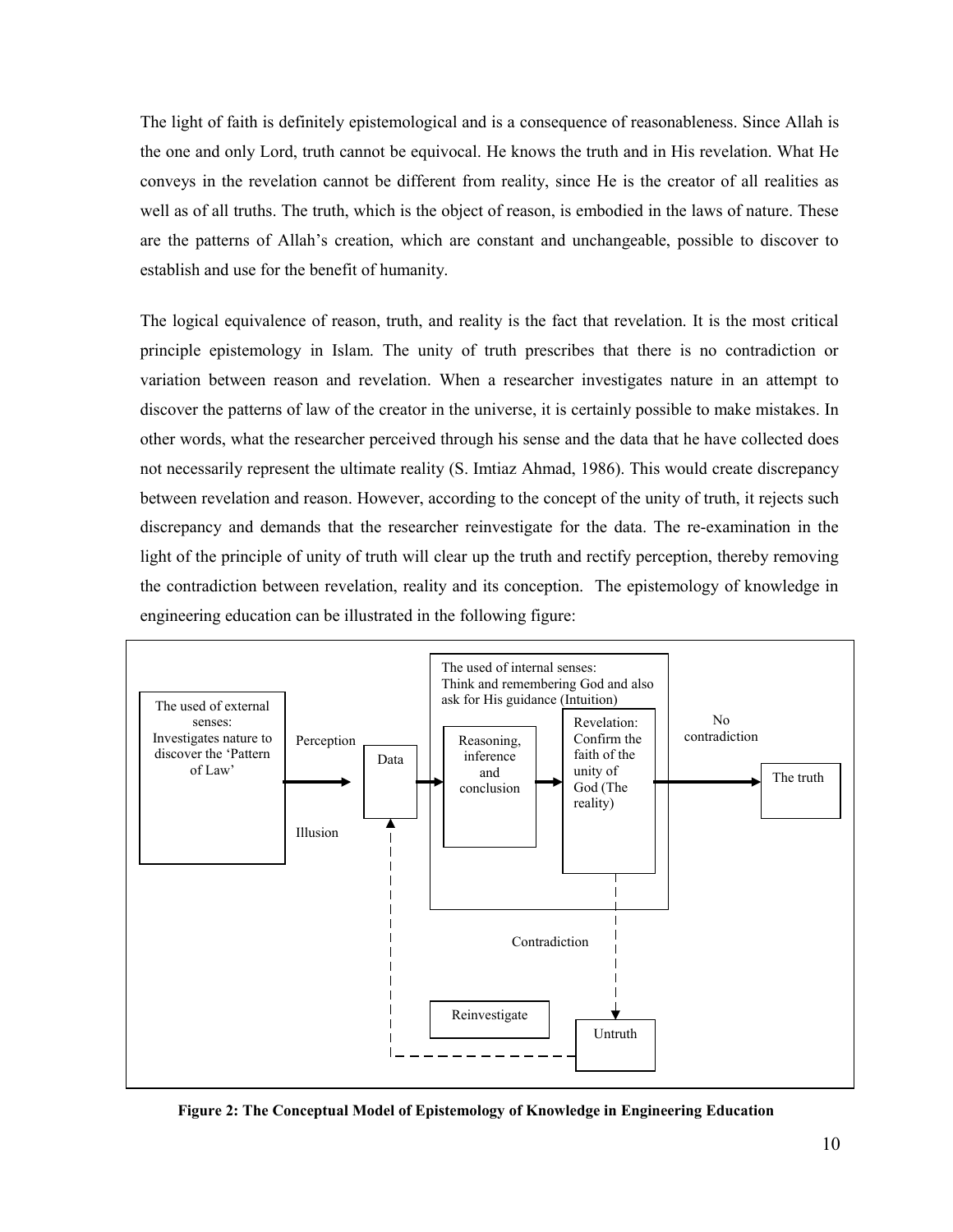### **5.0 CONCLUSION**

The challenges of engineering education today is not only to produce experts in engineering disciplines, but also to produce knowledgeable engineering education students who are able to integrate scientific knowledge in problem solving process. The available teaching and learning strategies and curricula in the engineering education have shaped the engineering education students become dualist thinkers. In order to shift away focus in engineering education from simple presentation of knowledge to the integration of knowledge in an attempt to prepare young generation with knowledge, skills and attitudes beyond the range of traditional engineering curriculum, they need to understand the meaning of education and the concept of unity in knowledge development process.

## **REFERENCES:**

Abdulaziz A. Sachedina (1988). Unity through diversity: the Shariah vision. The American Journal of Islamic Social Science. Vol 5.

Anis Ahmad (2009). Globalization, its impact on and challenge to education in the Muslim world: A cross cultural and Da'wah perspective. Paper presented at the 7-th world conference on Muslim Education, Shah Alam; 21-23 Disember 2009.

Anuar Hj Ahmad (2009). Islamic Scientists: Prospects and Challenges. Paper presented at the 7 th world conference on Muslim Education, Shah Alam; 21-23 Disember 2009.

Isharaf Hossain (2009). History of Islamization of Education Movement: An Analysis of Dr. Syed Ali Ashraf's Contrribution to Six World Conferences on Muslim Education (1977-1996). Paper presented at the 7-th world conference on Muslim Education Shah Alam; 21-23 Disember 2009.

Fazlur Rahman (1999). Major Themes of the Quran. Petaling Jaya: Islamic Book Trust.

Muhammad al'Mahdi. (2005). Understand the development of the human personality and soul. Selangor: Khalifh Institute.

Mohd Zaidi Ismail. (2002). The source of knowledge in Al-Ghazali's thought. Kuala Lumpur: ISTAC

Osman Bakar (2006). Classification of Knowledge in Islam. Kuala Lumpur: ISTAC

Rohana Hamzah (2009). Development and evaluation of Holistic self-development modules: A study among Art and Design students (Doctoral dissertation, University Technology MARA, 2009)

Rugarcia, A., Felder, R.M and Woods, D.R. (2000). The future of engineering education: a vision for a new century. Journal of Chemical Engineering Education, 3(4), 16-25.